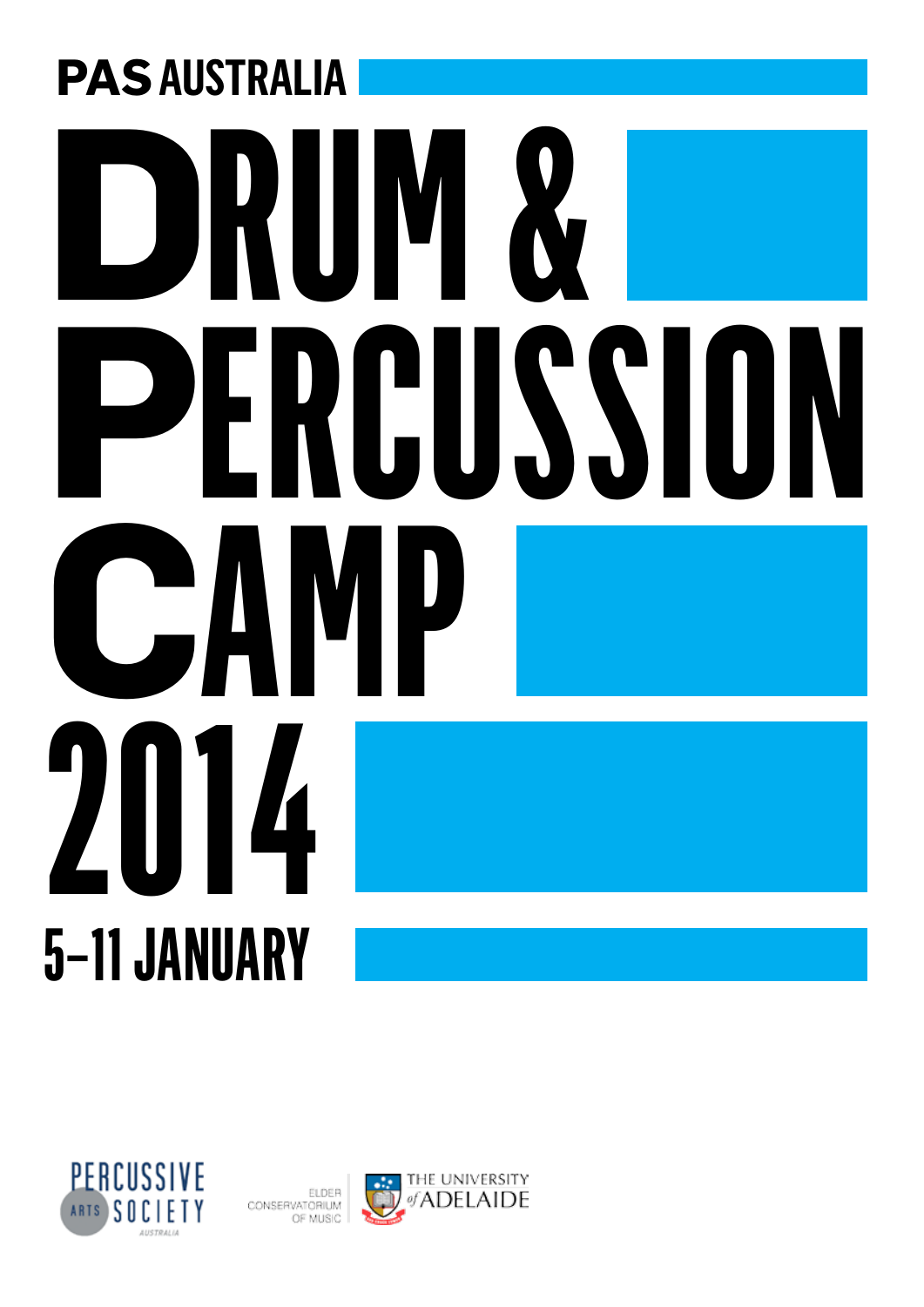o all staff, students and performers involved in the Percussive Arts Society's inaugural Australian Drum and Percussion Camp, I am **T** very pleased to welcome you to the Elder Conservatorium of Music at the University of Adelaide. With a long and distinguished history, dating back to 1883, the Elder Conservatorium is Australia's oldest tertiary music school and continues to be one of the leading music institutions in Australia. Percussion studies at the Elder Conservatorium have a long history and an established reputation throughout the world and it is appropriate that the Elder Conservatorium host this important and prestigious event in 2014. I extend special welcome to the various international and national artists who have made the journey to be with us for this event and I am sure you will enjoy the collegial and cultural atmosphere that the University of Adelaide – indeed, that the city of Adelaide - has to offer.

WELCOME

DOC

Associate Professor Carl Crossin OAM Director, Elder Conservatorium of Music The University of Adelaide

t gives us immense pleasure to welcome everyone to the inaugural PAS Australia Drum and Percussion Camp. You are in for an action **I** packed week of "All Things" Drums and Percussion. We have designed the schedule to allow extended immersion in your area of passion, whether it be Drum Set, Keyboard, World Music, Marching Percussion, Orchestral Repertoire, Contemporary Improvisation or a general introduction to "Total Percussion" you have the opportunity to perform and engage with many of the worlds leading practitioners. Jump in, enjoy and share our passion for percussion.

Sincerely, Gary France and Tim Jones **Directors** 

n Behalf of the state of South Australia I welcome the Percussive Arts Society Australia's inaugural Drum and Percussion Camp to Adelaide. **O**This event makes an important contribution to South Australia. Music in its many forms enriches the human experience and I acknowledge the valuable contribution that the PAS Australia makes through the delivery of musical events for people of all ages – a project that our Government modestly supports through grant funding of \$4,000. Its partnership with the Percussive Arts Society Australia also has great merit. I wish the PAS National Drum and Percussion Camp every success in the future.

Jay Weatherill Premier South Australia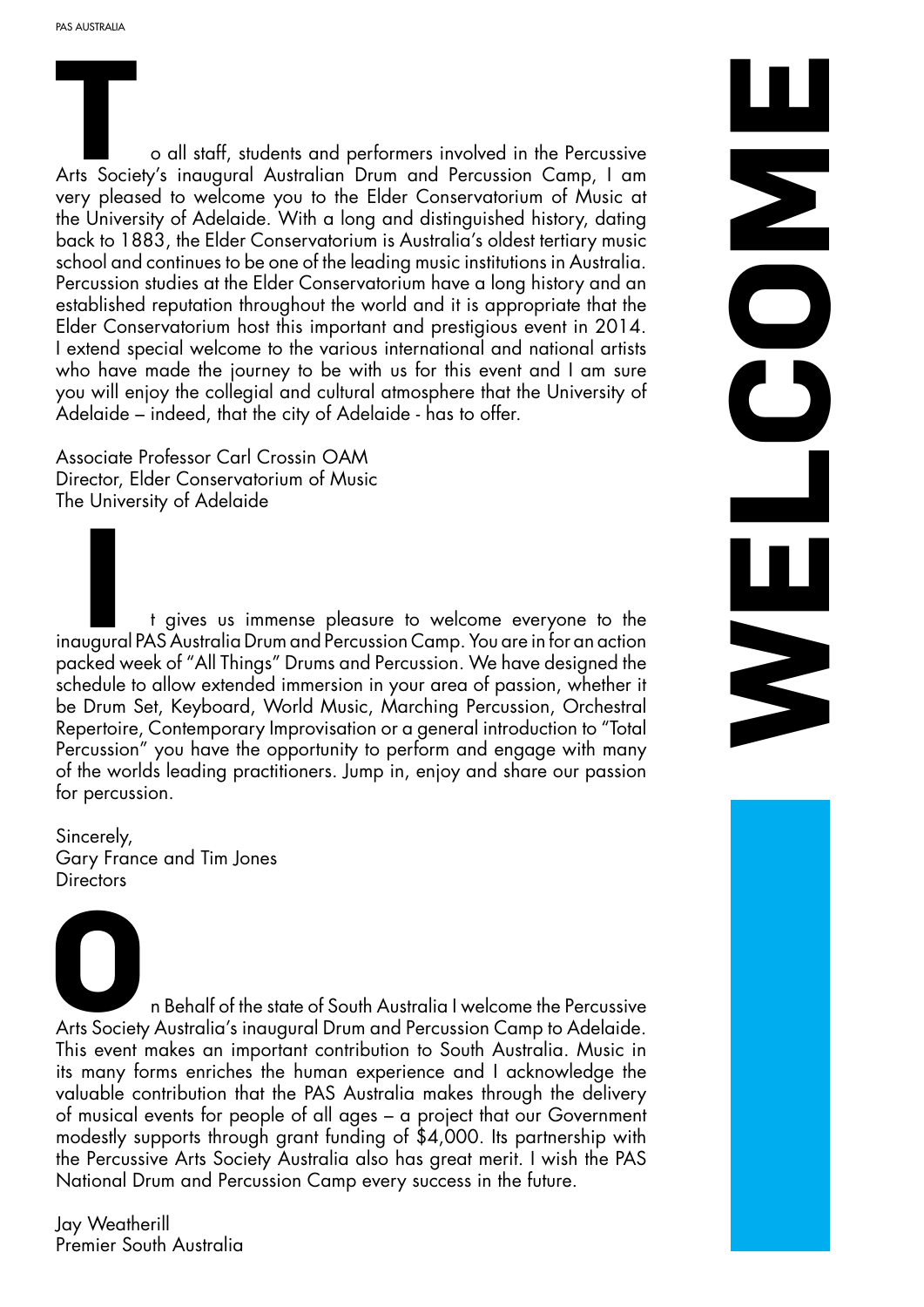# **Biographies**



#### **TEd Atkatz**

A former Principal Percussionist of the Chicago Symphony Orchestra, Edward (Ted) Atkatz has performed with the Atlanta Symphony, Boston Symphony, Boston Pops, Chicago Chamber Musicians, Grand Teton Music Festival Orchestra, Hong Kong Philharmonic, Los Angeles Philharmonic, Pacific Symphony, Seattle Symphony, and the Santa Barbara Symphony. Over the past several years he has played on several movie scores, including those for The Day the Earth Stood Still, Super 8, and Up. He has also participated in the St. Barts Music Festival since 2001. Prior to winning his Chicago Symphony position in 1997, he was a member of the New World Symphony in Florida. He is currently a faculty member at Lynn Conservatory of Music in Boca Raton, Florida, the Music Academy of the West in Santa Barbara, California, and the Texas Music Festival in Houston, Texas.

#### **JAMES Bailey**

James Bailey's career has taken him into many parts of the world, performing and teaching in Australia, the United States, South Africa, Hong Kong and Indonesia. A short list of his credentials include performances with the Hong Kong Philharmonic, the Durban Symphony Orchestra, the Australian Youth Orchestra, the Australia Ensemble, Lights, the Elder Conservatorium Wind Quintet, the Elder Conservatorium Wind Ensemble, the Australian String Quartet and on tour in USA with the Adelaide Connection and Artist in Residence at the University of Nevada in Las Vegas. His festival appearances include the Adelaide Festival of Arts, the Barossa Festival, the Manley Jazz Festival, the Glenelg Jazz Festival, and The Standard Bank Jazz Festival in Pretoria, South Africa and the WOMAD Living Treasures Festival 2000 in Durban South Africa. In 2008 he was the recipient of the first award by the Percussive Arts Society (Australian chapter) for outstanding service to percussion education. 2009 received Adelaide Citizen of the Year Award 2011 received Lifetime Achievement in Education Award in USA by the Percussive Arts Society (International) (The first Australian to receive this award)





#### **GRantCollins**

Grant is one of the forerunners in the industry, forever pushing the limits and confines of music and leading cutting edge, creative and unconventional drumming. His approach defies stereotypical drum set methodologies with his innovative and enthralling solo drum set compositions. He uses all four limbs both individually and as a collective to present multi-timbral sound scapes, defining the drum set as a contemporary solo instrument for the world stage. Not only does Grant attack the boundaries of a solo performer, he also pushes the restrictions of his instrument to create ground-breaking ingenious works. Grant's sell out performances have also been trumped with feature presentations on countless radio stations and television programmes. These high accolades have also been received for Grant's DVD Live @ The Tivoli – The Official Bootleg and his CD's Primal Instinct and Dogboy, for which he has received exceptional reviews from around the world.

## **DAmian Corniola**

Been touted as Australia's nova in the wings. He has studied with and been influenced by many international drumming legends and has successfully welded their drumset wizardry into his own individual, powerful and eclectic style. Damian's extraordinary fusion of odd time meters, polyrhythmic interpretation and double bass ascendancy led him to win Australia's Best Up & Coming Drummer Competition Junior title in 1997, Intermediate title in 2001, 2002 and 2003 and at the tender age of 16 won the open category. He still holds the record of being the youngest drummer in OZ to win the open competition at 16 and all three prestigious national categories. Currently he is in the finishing stages, composing material for his highly anticipated debut solo CD and drum DVD releases.





#### **JAMES Doyle**

James W. Doyle is an assistant professor of music at Adams State University in Colorado where he teaches percussion, music business, world music, and directs the jazz ensembles, steel bands, and percussion ensemble. He assumed his position at ASU after serving six years as principal percussionist with the United States Air Force Band of the Golden West. Prior to his appointment with the band, James was a percussionist with the Baton Rouge Symphony Orchestra and performed extensively throughout the Gulf Coast. James currently performs with the Music in the Mountains Festival Orchestra, the San Juan Symphony, the Animas Percussion Chamber Players, the Doyle/Kane Duo for flute and percussion, and a variety of popular, jazz, and world music ensembles throughout the United States. He has performed extensively in North America, Europe, Africa, and Asia, and his performances have appeared on CNN, NBC, ABC, CBS and NPR broadcasts.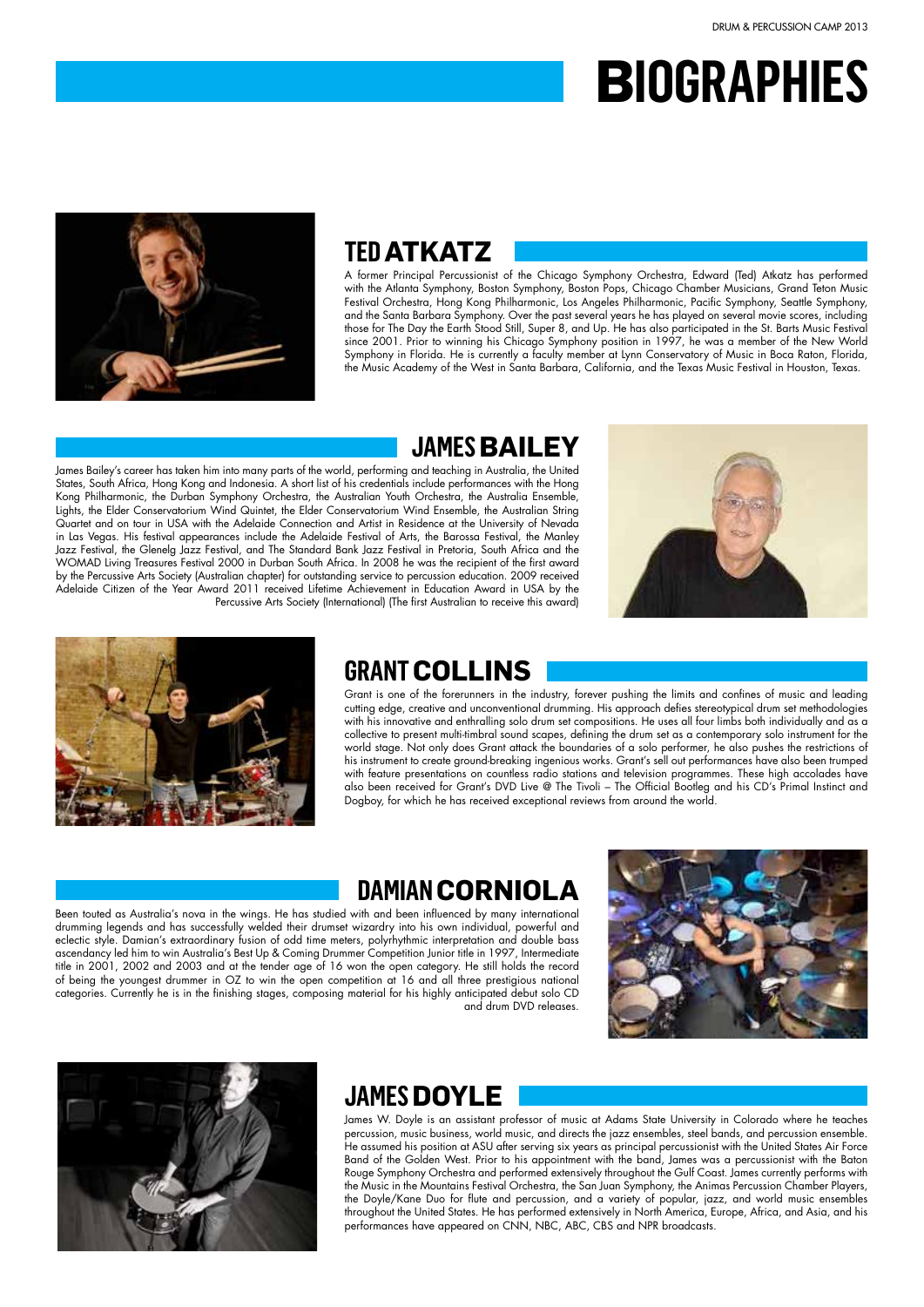PAS AUSTRALIA



## **Gary France**

Gary France, a native of Syracuse, New York, USA, has resided in Australia since 1986. He performs professionally in the widest range of musical genres. He received his Bachelor of Music degree, Music Education, in 1979, from the Crane School of Music, SUNY Potsdam, and his Master of Music degree, Orchestral Performance / Jazz, in 1988 at the University of North Texas. Gary was recruited from the USA to Australia in 1986 by Richard Gill as the inaugural Lecturer in Drumset and Percussion at the Western Australian Conservatorium of Music. He is currently Associate Professor of Music at The Australian National University, other current positions include: Features Editor of PERCUSscene Magazine, Board of Directors Percussive Arts Society PAS, President and founder of the Australia Chapter of PASand Board member SPEAK Percussion. Gary France is in demand as an adjudicator, in August 2013 he adjudicated the MSO Snare Drum Award, Australia Best up and coming Drummer AUDW 2013, and the Australian Percussion Eisteddfod. Gary invites you to visit www.garyfrance.com

#### **AmandaGrigg**

Amanda Grigg is a graduate of the South Australian College of Advanced Education where she studied percussion under the tutelage of James Bailey. In 1995 Amanda was a recipient of an Australia Council grant to study in New York with renowned marimba soloists William Moersch and Nancy Zeltsman. On her return to Adelaide she completed her Masters Degree in Performance at the Elder Conservatorium of Music. Since then, Amanda has enjoyed a diverse musical career working regularly as a percussionist with the Adelaide Symphony Orchestra, highlights including tours to Asia and the US and the Australian premiere of Wagner's Ring Cycle. She has also performed with the Tasmanian Symphony Orchestra and numerous opera and ballet productions. Her chamber music credits include performances with Graham Ashton, The Australia Ensemble, N-Tet and Kegelstatt Ensemble. She has also recorded for television with the Australian Dance Theatre and for national radio broadcast as a marimba soloist. As an educator, Amanda has taught percussion at primary, secondary and tertiary levels. After many years of teaching privately and in secondary schools, Amanda completed her Graduate Diploma in Education and is currently the Head of Percussion Studies at the University of Adelaide.





## **TimJones**

Dr. Timothy Jones teaches Percussion and History of Rock at the University of Nevada, Las Vegas and is the former Vice President of the Nevada chapter of the Percussive Arts Society. He earned his Associate Diploma and Bachelor of Music degrees in Jazz Studies from the University of Adelaide, South Australia, and his Masters and Doctoral degrees in Percussion from UNLV. In May 2009, Dr. Jones was awarded the "Outstanding Teacher of the Year" in the UNLV College of Fine Arts. As a professional percussionist, Dr. Jones has performed with the Las Vegas Philharmonic, Opera Las Vegas, the Southern Nevada Musical Arts Society, and artists such as Andrea Bocelli, Mary Wilson, Sarah Brightman, Natalie Merchant, the Killers, the Drifters, the Shirelles, Michael Buble, Josh Groban, The Classical Mystery Tour, Jackie Evancho, Peter Cetera, David Foster, Don Rickles, Deana Martin, Tommy Tune, Buddy Greco, the Wild Celts, Mojo Risin, Nick Hawkins, Jo Beng, Stefan Karlsson, Carl Fontana, Las Vegas productions of We Will Rock You and Hairspray, as a solo marimba artist, and has toured in Australia, Europe, the United Kingdom & United States. Dr. Jones is proud to serve as a clinician and endorser of Yamaha, Vic Firth, Grover Pro Percussion, and Sabian Cymbals.

#### **Frank Kumor**

Frank Kumor is currently on the music faculty at Kutztown University, USA, where he the Assistant Director of Percussion Studies and conducts the world percussion ensemble. This ensemble specializes in the drumming of West Africa, Ghana, and Brazil. His book, co-authored with Chalo Eduardo, Drum Circle, A Guide To World Percussion, is published by Alfred Publishing Company and features twenty-eight world percussion instruments from five continents and an interactive CD-ROM. His online clinics can be viewed at the Alfred website. Dr. Kumor presents solo recitals and workshops as well as concerts with the Kutztown University Percussion Ensemble worldwide. Dr. Kumor and the Kutztown University Percussion Ensemble have performed at the Puerto Rico Percussion Festival(2005), Paris International Percussion Festival(2006), College Music Society International Conference in Bangkok Thailand (2007), Artists-In-Residence at American University in Athens Greece (2008), International Percussion Ensemble Week, and Bejelovar, Croatia (2010). Dr. Kumor is a Performing Artist and Clinician for Paiste Cymbals, Yamaha Percussion, Remo Percussion, Mike Balter Mallets, Silver Fox Drumsticks and Alfred Publishing Company.





#### **Jeff Moore**

Jeffrey M. Moore is a Professor of Music (Percussion) and Director of the School of Performing Arts at the University of Central Florida in Orlando. Receiving his appointment to the music faculty in 1994, Professor Moore's instructional duties include teaching applied percussion majors, the Percussion Ensemble, and the Marimba Band. He also performs on drum set, and is an international clinician, lecturer, and soloist. He is a contributing author to the third edition of Teaching Percussion by Gary Cook and has published a method book and CD package entitled Drumstick Control with Alfred publications. He also serves as an Associate Editor of Percussive Notes, the Percussive Arts Society's scholarly journal. Jeff has served as the Percussion Director of the internationally acclaimed Madison Scouts Drum and Bugle Corps, and as Program Consultant/Percussion Arranger with several European, Japanese, Thai, and Indonesian drum corps and bands. Jeff is a Yamaha Performing Artist/Clinician, and endorses Paiste cymbal, sounds, and gongs. He endorses Pro-Mark sticks and mallets, and has three signature model sticks and seven keyboard mallet models. Professor Moore also endorses Remo Drum Heads and Latin Percussion.

#### **GrahamMORGAN**

From Melbourne Australia, Graham's drumming career took off after he ventured to Los Angeles in 1962 to study under some of the best drummers of that time (Joe Morello, Murray Spivak). His outstanding career has spanned five decades and has taken him from playing on the first ABC television broadcast to recording a live album at Carnegie Hall with Cleo Laine and John Dankworth. He has recorded and played with numerous artists such as John Farnham, Dame KiriTe Kanawa, Clark Terry, Carmen McRae, Freddie Hubbard, Nancy Wilson, Melbourne Symphony Orchestra, and the "Graham Morgan Jazz Quartet." At GTV-9 Australia he served as staff drummer for over 20 years working on numerous shows including The Don Lane Show. At channel 10 Graham worked with the Young Talent Time band for 10 years, The Ernie Sigley Show, Showcase and more. His drumming can be heard on hundreds of film-scores and television/ radio commercials recorded during the 60's, 70's, 80's and 90's, and, earned himself the unique title of "The Most Recorded Drummer in Australian History." At the Ultimate Drummers Day in 1995 Graham was awarded the "Lifetime Achievement Award for Australian Drumming." You can see him on the Ultimate Drummers Weekend - 10th Anniversary DVD.

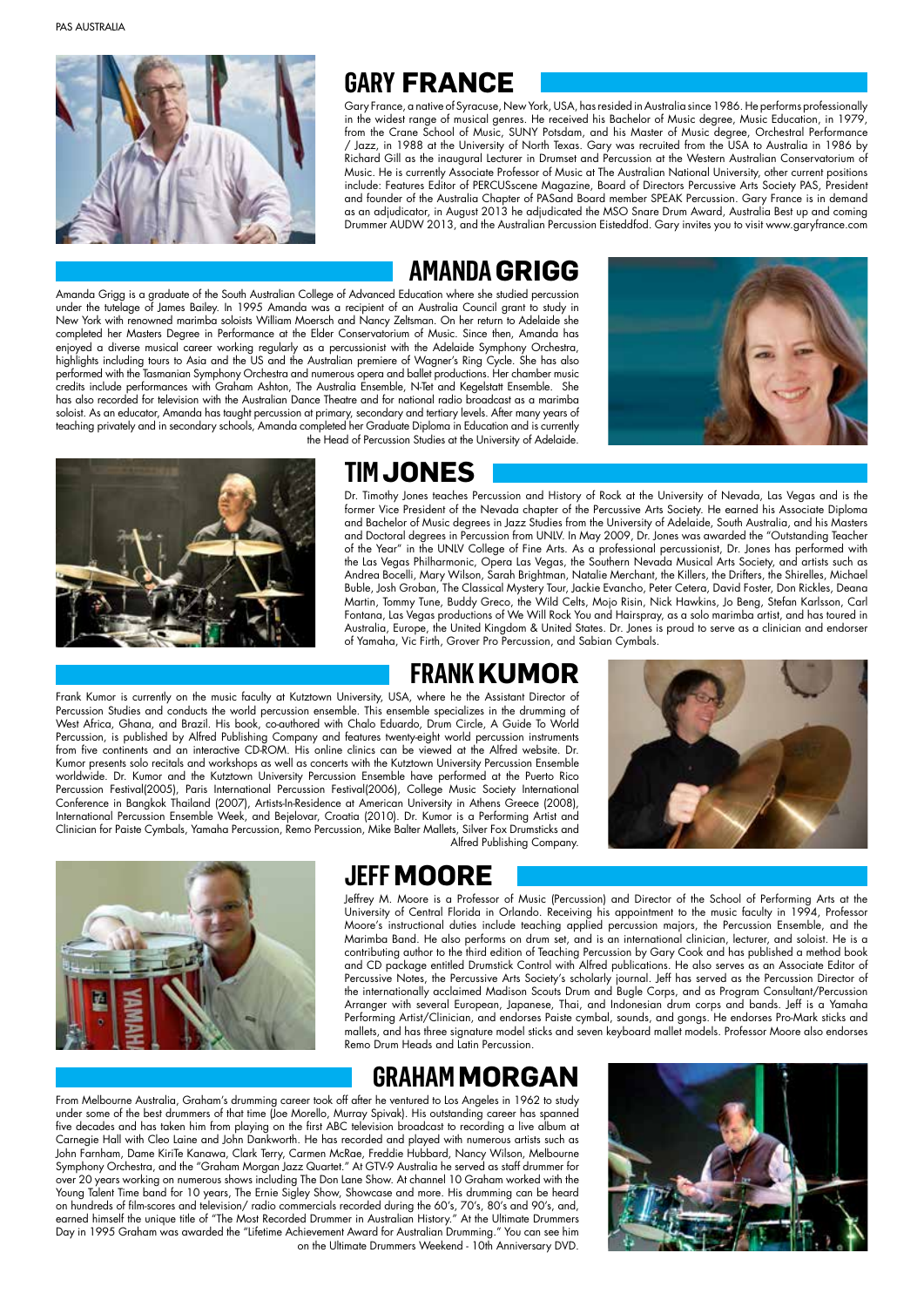

#### **Ted Piltzecker**

Vibraphonist Ted Piltzecker has performed at jazz and percussion festivals, and in clubs throughout the United States and around the globe. His albums have been critically acclaimed and influential in both the percussion and jazz worlds. Ted has performed with many of the great names in jazz in New York, and while directing the jazz program at the Aspen Music Festival. He has toured internationally as a member of the famed George Shearing Quintet. Ted's diverse musical interests have also included tours with the Kenny Endo Taiko Ensemble, TV shows with the Nitty Gritty Dirt Band's John McEuen, appearances at the Cathedral of St. John the Divine in New York with organist Dorothy Papadakos, and chamber music concerts with classical cellist, Yehuda Hanani, violinist, Ruben Gonzales, bandoneónist, Hector Del Curto, and gadulka player (Bulgarian violin) Nikolay Kolev. He is an associate professor of music composition at the Purchase Conservatory of Music, State University of New York. Ted is a graduate of the Eastman and Manhattan Schools of Music. He is also a licensed pilot and unicyclist. More information, reviews, photos and video are available at: TedVibes.com

#### **Mark robinson**

Born in Sydney, Mark obtained a Bachelor of Music from the Sydney Conservatorium under the tutelage of Daryl Pratt and Richard Miller. He furthered his studies at the Royal Academy of Music in London where he graduated with a Post-Graduate Diploma. His principal teachers at the RAM included Neil Percy, David Searcy, Kurt-Hans Goedicke and Andrew Barclay. He was also awarded the James Blades Award for Percussion, the Zildjian prize and in 2012 he was appointed an Associate of the Royal Academy of Music (ARAM). Mark moved to Belfast in 2006 after being appointed Section Leader of Percussion with the Ulster Orchestra, a position that he held until his return to Sydney in 2010. He has been heavily involved in education and outreach programs in Sydney, London and throughout Northern Ireland, and is the Vice-President of the Australian chapter of the Percussive Arts Society.





#### **BEN TOTH**

Benjamin Toth, Professor of Percussion at The Hartt School, University of Hartford, has presented concerts, radio and television broadcasts, master-classes, and children's programs throughout Europe and the United States, as well as in Brazil, Ghana, Hong Kong, Japan, and Trinidad. His performances have been described as "tour de force" (Gramophone), "riveting" (New York Times), "absolutely precise" (Marburger Neue Zeitung), "hugely virtuosic" (BBC magazine), "awe-inspiring" (Saginaw News), and "breathtaking" (Cleveland Plain Dealer). Toth's varied musical interests are reflected in his performance credits, highlights of which include: Percussion Group Cincinnati, Nebojsa Zivkovic's Jovan Percussion Projekt, Cincinnati Symphony Orchestra, Akron Symphony Orchestra. He has studied various world percussion traditions, primarily from Africa, Cuba, Haiti, Brazil, the Middle East, and the Caribbean. He has recorded for the Albany, Arabesque, Bis, Centaur, Equilibrium, GIA, Hartt, Innova, Musica Europea, Naxos, TNC and Yesa labels, having appeared on twenty recordings. He is sponsored by Yamaha, Zildjian, and Innovative Percussion.

#### **Eugene Ughetti**

Eugene Ughetti instigates arts projects that impact on contemporary culture and presents work that stimulates our consciousness. He is a percussionist, composer, conductor and is currently the artistic director of Speak Percussion. His professional experience is diverse but his particular focus is new chamber music and hybrid-arts collaboration. Eugene regularly performs throughout Europe, Asia, North America and Australia with a wide variety of artists and in many contexts. He has appeared as a soloist with the Melbourne Symphony, the Victorian College of the Arts Orchestras and the Australian Ballet in a composition he also composed. In 1998 he was an ABC Young Composer and ABC Young Artist. He has worked under conductors Lorin Maazel, Pierre Boulez, Charles Dutoit, Peter Eötvös, James Levine, Stephan Asbury, Valery Gergiev, Neemi Järvi, Franck Ollu, Markus Stenz, Denis Cohen, Reinbert de Leeuw, Martyn Brabbins, Yuri Temirkanov and Jean Deroyer.





#### **NebojsaZivkovic**

Hailed by the critics as one of the most unique and expressive marimba and percussion artists in the field today, Nebojsa Jovan Zivkovic has greatly influenced the international percussion scene during the last two decades – as both a masterful composer and virtuoso performer. He embodies a very rare tradition – that of combined composer and virtuoso, which was common in the 19th century. A native from Serbia, Zivkovic completed his master's degrees in composition, music theory and percussion in Mannheim and Stuttgart, Germany, where he has resided since 1980. He tours extensively throughout Europe, and performs frequently in the USA, Japan, Taiwan, Korea, Latin America, Russia and Scandinavian countries. Zivkovic performed in such prestigious venues as Vienna's "Konzerthaus", National Recital Hall Taipei, Munich's Herkulessaal, St. Petersburg 's Eremitage Theatre, or Stockholm's Nybrokajen. He was also guest of the number of Festivals such as Gaudeamus Amsterdam, Schleswig-Holstein Musikfestival, Dance-in-your-head, Minneapolis, USA and several times at PASIC (Percussive Arts Society Int. Convention) in USA. As a soloist, mostly with his own marimba and percussion concertos, Zivkovic has performed with the Stuttgart Philharmonic, Munich Symphonic Orchestra, Bochum Philharmonic, Austrian Chamber Symphony, Hannover Radio Symphony, Bielefeld Philharmonic, Belgrade Philharmonic, Thessaloniki State Orchestra Greece, Osaka Festival Orchestra,National Symphony Orchestra Costa Rica, Lithuanian State Symphony, Slovenian Philharmonic, to name but a few.

# **Biographies**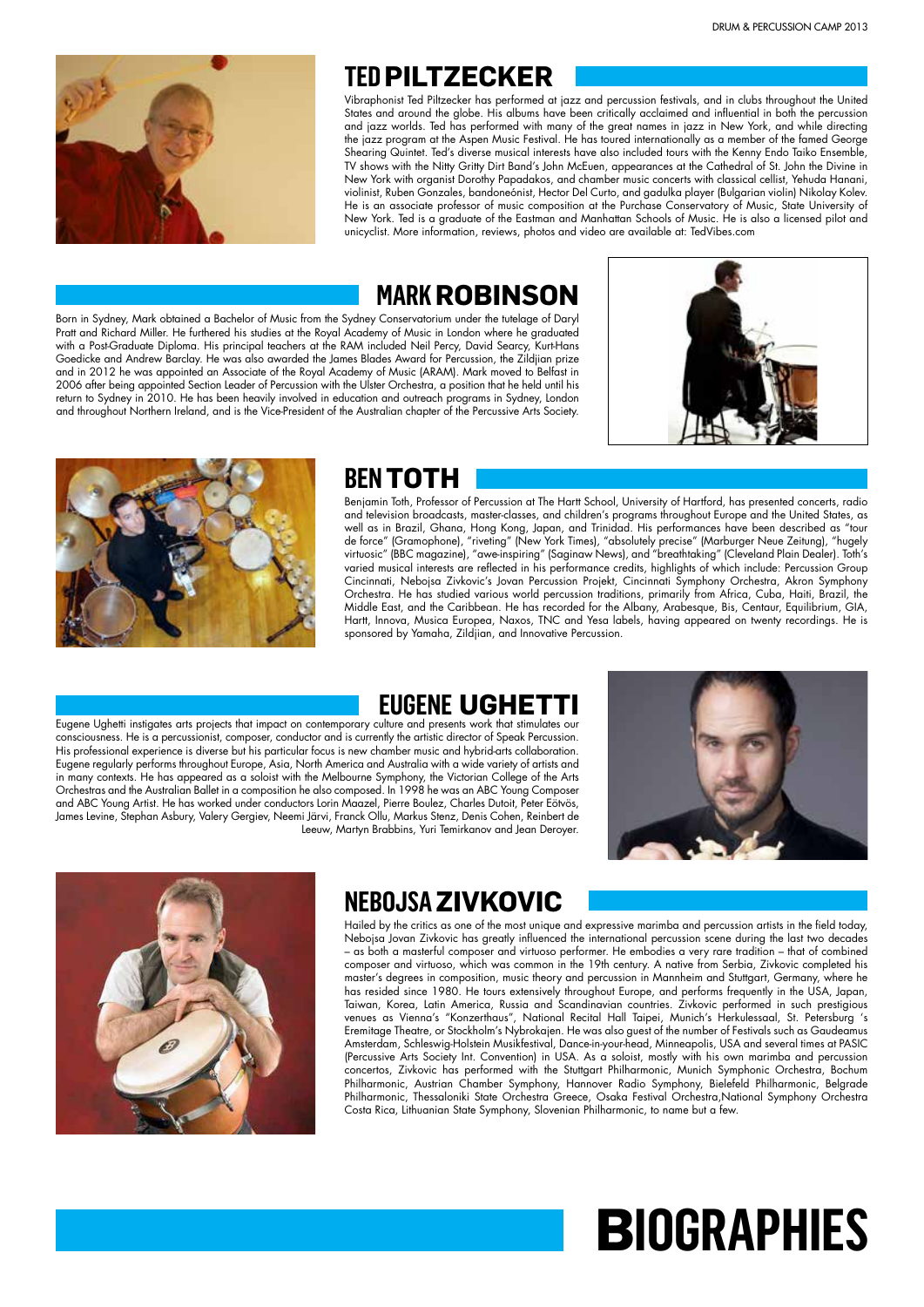# **Sun 5 Registration**

| $1_{pm}$ – $4_{pm}$ | St Marks College: Camp Registration + Accommodation check in and Registration      |
|---------------------|------------------------------------------------------------------------------------|
| $4pm - 5pm$         | Madley Studio: Camp Only Registration                                              |
| 5 <sub>pm</sub>     | Madley Studio: General welcome session, Introduction of Artists - Ensemble sign up |

| <b>MON 6</b>            | <b>MADLEY</b><br><b>STUDIO</b>              | <b>HARTLEY</b><br><b>CONCERT ROOM</b> | <b>MADLEY</b><br><b>BASEMENT B22</b>  |
|-------------------------|---------------------------------------------|---------------------------------------|---------------------------------------|
|                         |                                             |                                       |                                       |
| $8:30cm - 9:15cm$       | "Get your hands together"<br>with Tim Jones |                                       |                                       |
| $9:30$ am – 10:15am     | Ted Piltzecker (vibes)                      | Amanda Grigg (memorization)           | Frank Kumor (contemporary Percussion) |
| $10:30$ am – 11:15am    | Ted Piltzecker<br>repeat session            | Amanda Griga                          | Frank Kumor Repeat                    |
| $11:30$ am – $12:45$ pm | James Doyle (classical improv)              | Ben Toth (Ritmica independence)       | <b>Grant Collins</b><br>(drum set)    |
| 12:45 <sub>pm</sub>     | Lunch                                       |                                       |                                       |
| 2 <sub>pm</sub>         | <b>Intensive Series Ted Atkatz</b>          |                                       |                                       |
| 3:30 <sub>pm</sub>      | Break                                       |                                       |                                       |
| 4 <sub>pm</sub>         | Big Jam #1 (world)                          |                                       | Big Jam #2 (rudimental)               |
| 6 <sub>pm</sub>         | Dinner                                      |                                       |                                       |
| 7:30 <sub>pm</sub>      | <b>Faculty Concert Location TBA</b>         |                                       |                                       |
| $9_{\text{pm}}$         | Camp Hang                                   |                                       |                                       |

| TUE 7                   | <b>MADLEY</b><br><b>STUDIO</b>                              | <b>HARTLEY</b><br><b>CONCERT ROOM</b> | <b>MADLEY</b><br><b>BASEMENT B22</b> |
|-------------------------|-------------------------------------------------------------|---------------------------------------|--------------------------------------|
|                         |                                                             |                                       |                                      |
| $8:30$ am – $9:15$ am   | "Get your hands together"<br>with Jeff Moore                |                                       |                                      |
| $9:30$ am - $10:15$ am  | Toth (frame drumming)                                       | Gary France (South Indian counting)   | Damian Corniola (drumset)            |
| $10:30$ am - $11:15$ am | <b>Toth Repeat</b>                                          | Gary France Repeat                    | Damian Corniola repeat session       |
| $11:30$ am – $12:45$ pm | Frank Kumor (contemporary Percussion)                       | Nebojsa Zivkovic (tba)                | Jeff Moore (American Snare Drum)     |
| 12:45 <sub>pm</sub>     | Lunch                                                       |                                       |                                      |
| 2 <sub>pm</sub>         | <b>Intensive Series</b><br><b>Ted Piltzecker - Ben Toth</b> |                                       |                                      |
| 3:30 <sub>pm</sub>      | Break                                                       |                                       |                                      |
| 4 <sub>pm</sub>         | Big Jam #1 (world)                                          |                                       | Big Jam #2 (rudimental)              |
| 6pm                     | Dinner                                                      |                                       |                                      |
| 7:30 <sub>pm</sub>      | <b>Faculty Concert Location TBA</b>                         |                                       |                                      |
| 9pm                     | Camp Hang                                                   |                                       |                                      |

| WED 8                   | <b>MADLEY</b><br><b>STUDIO</b>                   | <b>HARTLEY</b><br><b>CONCERT ROOM</b>                 | <b>MADLEY</b><br><b>BASEMENT B22</b> |
|-------------------------|--------------------------------------------------|-------------------------------------------------------|--------------------------------------|
|                         |                                                  |                                                       |                                      |
| $8:30$ am - $9:15$ am   | "Get your hands together"<br>with Mark Robinson  |                                                       |                                      |
| $9:30cm - 10:00cm$      | <b>FUNdamentals</b><br>Frank Kumor               | Orchestral Super Session<br>Amanda Grigg              |                                      |
| $10:15$ am $-10:45$ am  | <b>FUNdamentals with</b><br>Jeff Moore           | Orchestral Super Session<br>Ted Atkatz Pt 1           |                                      |
| $11:00$ am – $11:30$ pm | <b>FUNdamentals</b><br>Ben Toth                  | Orchestral Super Session<br>Ted Atkatz Pt 2           |                                      |
| $11:45$ pm - $12:15$ pm | <b>FUNdamentals with</b><br><b>Grant Collins</b> | <b>Orchestral Super Session</b><br>Mark Robinson Pt 1 |                                      |
| $12:30$ pm – $1$ pm     | <b>FUNdamentals</b><br>Gary France               | Orchestral Super Session<br>Mark Robinson Pt 2        |                                      |
| 2 <sub>pm</sub>         | <b>Intensive Series</b><br>Nebojsa Zivkovic      |                                                       |                                      |
| 3:30 <sub>pm</sub>      | <b>Break</b>                                     |                                                       |                                      |
| 4 <sub>pm</sub>         | Big Jam #1 (world)                               | Under 16 and educators special<br>session, Tim Jones  | Big Jam #2 (rudimental)              |
| 6 <sub>pm</sub>         | Dinner                                           |                                                       |                                      |
| 7:30 <sub>pm</sub>      | <b>Faculty Concert Location TBA</b>              |                                                       |                                      |
| 9 <sub>pm</sub>         | Camp Hang                                        |                                                       |                                      |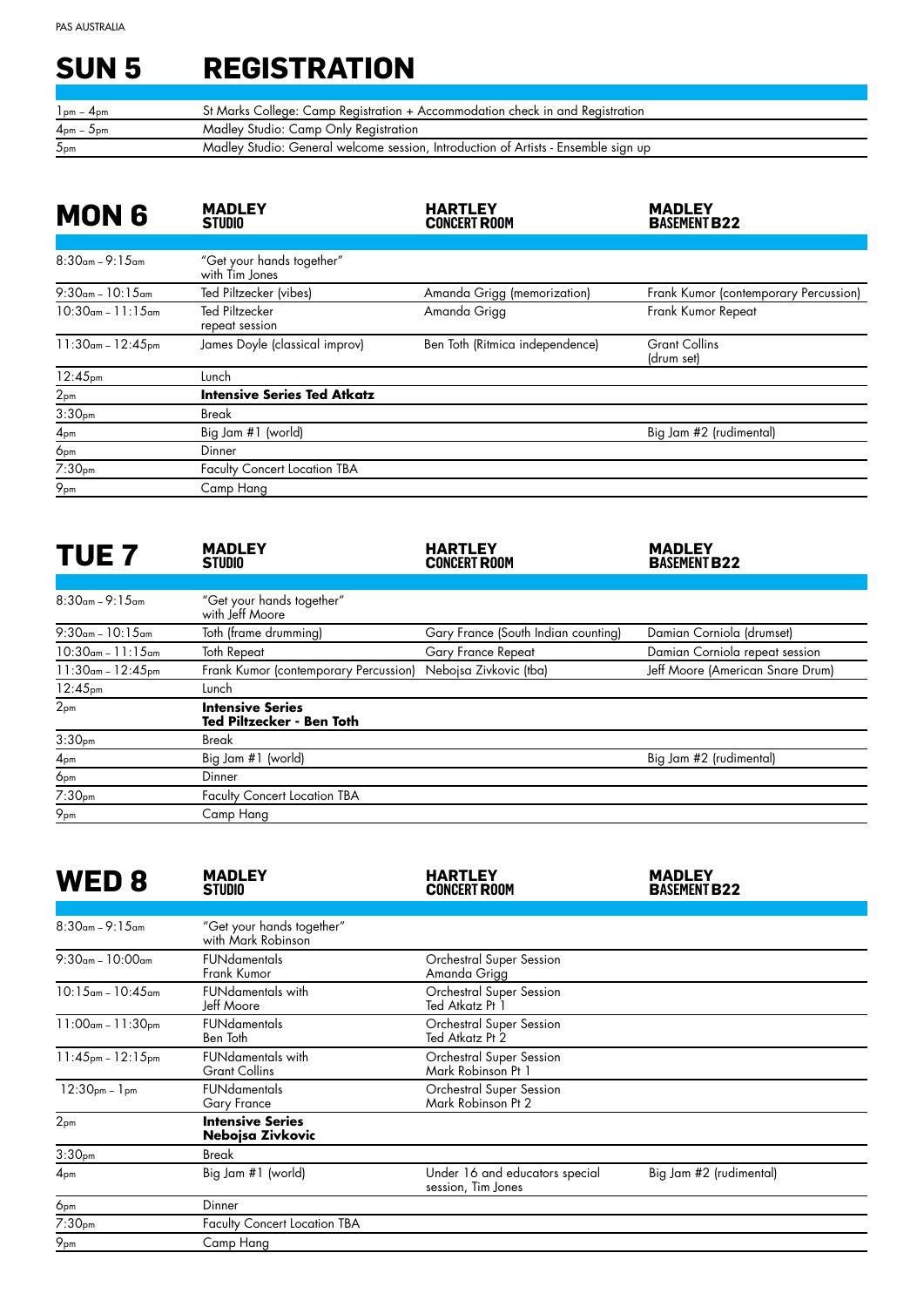#### **THUR 9**

#### **MADLEY**<br>STUDIO

#### **HARTLEY CONCertROOM**

**Madley Basementb22**

**Schedule**

| $8:30$ am – $9:15$ am   | "Get your hands together"<br>with Damian Corniola                                                               |                                                       |                                     |
|-------------------------|-----------------------------------------------------------------------------------------------------------------|-------------------------------------------------------|-------------------------------------|
| $9:30cm - 10:15cm$      | Tim Jones<br>(6 mallet marimba)                                                                                 | Jim Doyle<br>(taking the audition)                    | Jim Bailey<br>(interactive soloing) |
| $10:30$ am - $11:15$ am | Tim Jones<br>repeat session                                                                                     | Jim Doyle<br>repeat session                           | Jim Bailey repeat                   |
| $11:30$ am – $12:45$ pm | <b>Ted Piltzecker</b><br>(jazz improvisation)                                                                   | <b>Ted Atkatz</b><br>(total percussion)               | Graham Morgan<br>(Drumset)          |
| 12:45 <sub>pm</sub>     | Lunch                                                                                                           |                                                       |                                     |
| 2 <sub>pm</sub>         | <b>Intensive Series Drumset Forum:</b><br>What is groove? Grant Collins /<br>Damian Corniola / Graham<br>Morgan |                                                       |                                     |
| 3:30 <sub>pm</sub>      | Break                                                                                                           |                                                       |                                     |
| 4 <sub>pm</sub>         | Big Jam #1<br>(world)                                                                                           | Under 16 and educators<br>special session, Jeff Moore | Big Jam #2<br>(rudimental)          |
| 6 <sub>pm</sub>         | Camp Banquet at St Marks College                                                                                |                                                       |                                     |

| <b>FRI 10</b>           | <b>MADLEY</b><br><b>STUDIO</b>                | <b>HARTLEY</b><br><b>CONCERT ROOM</b>                           | <b>MADLEY</b><br><b>BASEMENT B22</b>   |  |
|-------------------------|-----------------------------------------------|-----------------------------------------------------------------|----------------------------------------|--|
|                         |                                               |                                                                 |                                        |  |
| $8:30cm - 9:15cm$       | "Get your hands together"<br>with Gary France |                                                                 |                                        |  |
| $9:30cm - 10:15cm$      | Ted Atkatz (ask me how?)                      | Eugene Ughetti Speak Percussion<br>(Contemporary Improvisation) | <b>Grant Collins</b><br>(Drumset)      |  |
| $10:30$ am - $11:15$ am | Ted Atkatz repeat session                     | Eugene Ughetti Speak Percussion<br>repeat session               | <b>Grant Collins</b><br>Repeat session |  |
| $11:30$ am - $12:45$ pm | Jim Bailey<br>(jazz vibes)                    | <b>Gary France</b><br>(rhythmic displacement)                   | Damian Corniola<br>(drumset)           |  |
| 12:45 <sub>pm</sub>     | Lunch                                         |                                                                 |                                        |  |
| 2 <sub>pm</sub>         | <b>Intensive Series</b><br>Jeff Moore         |                                                                 |                                        |  |
| 4 <sub>pm</sub>         | Big Jam #1                                    |                                                                 | Big Jam #2                             |  |
| 6 <sub>pm</sub>         | Dinner                                        |                                                                 |                                        |  |
| 7:30 <sub>pm</sub>      | Nebojsa Zivkovic<br>feature concert           |                                                                 |                                        |  |

# **SAT 11 Extravaganza Concert (info TBA)**

| 9 <sub>am</sub>     | Meet to move instruments                                                                                    |
|---------------------|-------------------------------------------------------------------------------------------------------------|
| 10:30 <sub>am</sub> | Dress Rehearsal Camp Ensembles                                                                              |
| 12:30pm             | Lunch (bring your own) for campers on lawns in front of Elder Hall<br>Artists Dress Rehearsal in Elder Hall |
| 2:30 <sub>pm</sub>  | Final stage set and doors open                                                                              |
| 3 <sub>pm</sub>     | Extravaganza Concert                                                                                        |
|                     |                                                                                                             |